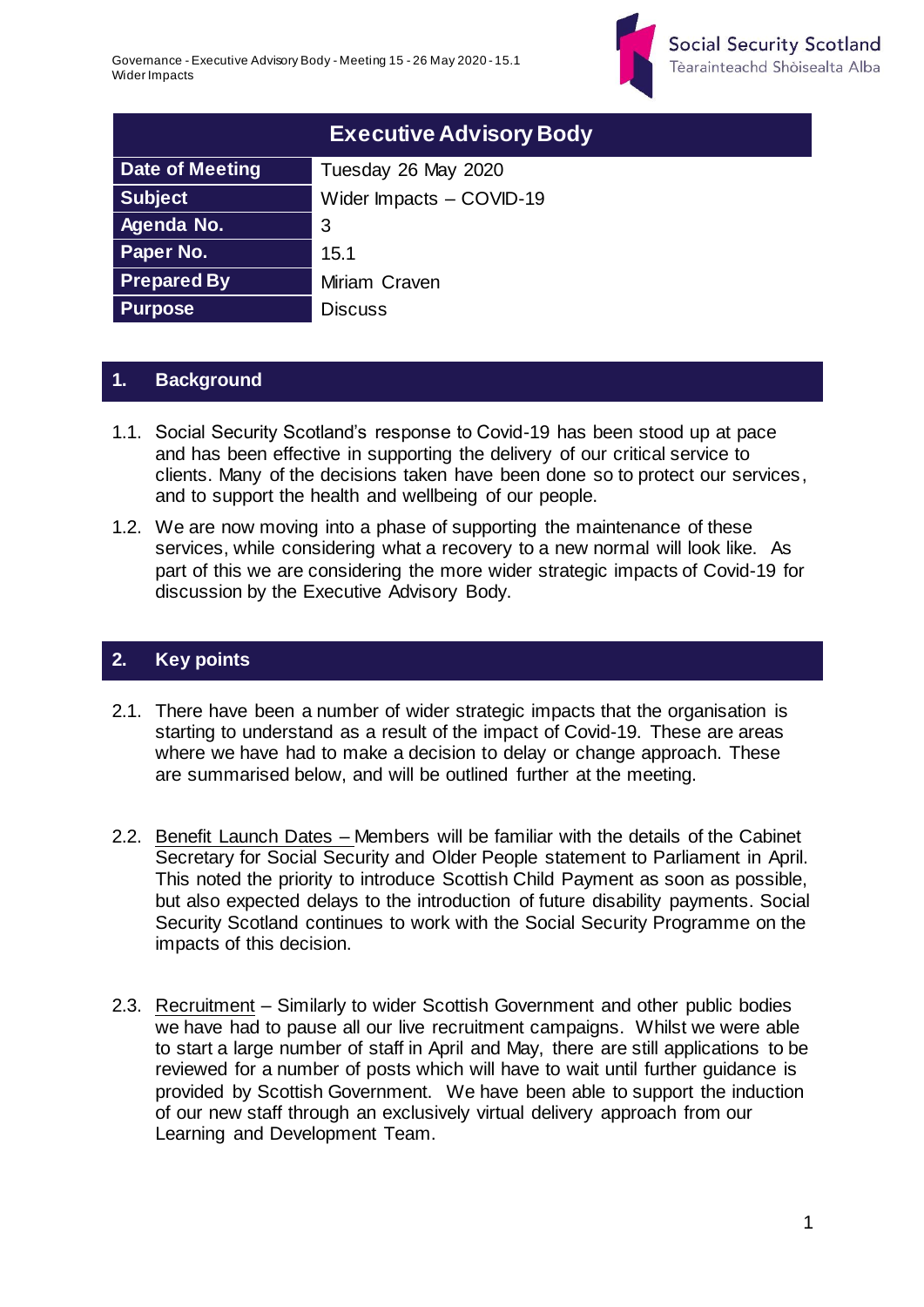

- 2.4. All Client Survey In April 2020, Social Security Scotland was due to issue an All-Client Survey as part of the Client Insights research programme. This has now been postponed for a number of reasons,. This postponement will impact the extent to which we will be able to measure performance against our Charter commitments and the availability of client data to include in the upcoming Social Security Scotland Annual Report. We are looking at ways to mitigate this impact however so we can undertake some form of reporting using existing data sources. Options for re-starting this work are being considered also.
- 2.5. Corporate Plan The Agency's Corporate Plan was written following a consultation exercise carried out in 2019, with external stakeholders, Social Security Scotland staff and the Executive Advisory Body. The Corporate Plan was set to introduce updated objectives for the next 3 years based on the outcomes of the consultation, however it has been postponed to allow further work to be done based on the Covid-19 impact.
- 2.6. Annual Accounts and Audit Social Security Scotland and Audit Scotland have been meeting regularly to discuss the impact on the timetable for our Annual Accounts and Audit process. It is expected that there will be a relaxation of information required within our Performance Report (mitigating the risk outlined above with regards to the All Client Survey), and it is anticipated the audit will take longer as it is carried out remotely. While the organisation will work towards the existing timetable for sign off, it is more likely this will be delayed and we have scheduled further Audit and Assurance Committee meetings to mitigate this risk. Any sign off will align to that of the Scottish Government and we will continue to liaise closely with them.
- 2.7. Similarly we have taken a decision to pause our intended Internal Audit Plan for 2020/21. We are currently reconsidering the priorities, so we can re-instate this from June 2020

## **3. Conclusions**

3.1. Executive Advisory Body members are asked to note the paper for further discussion at the meeting.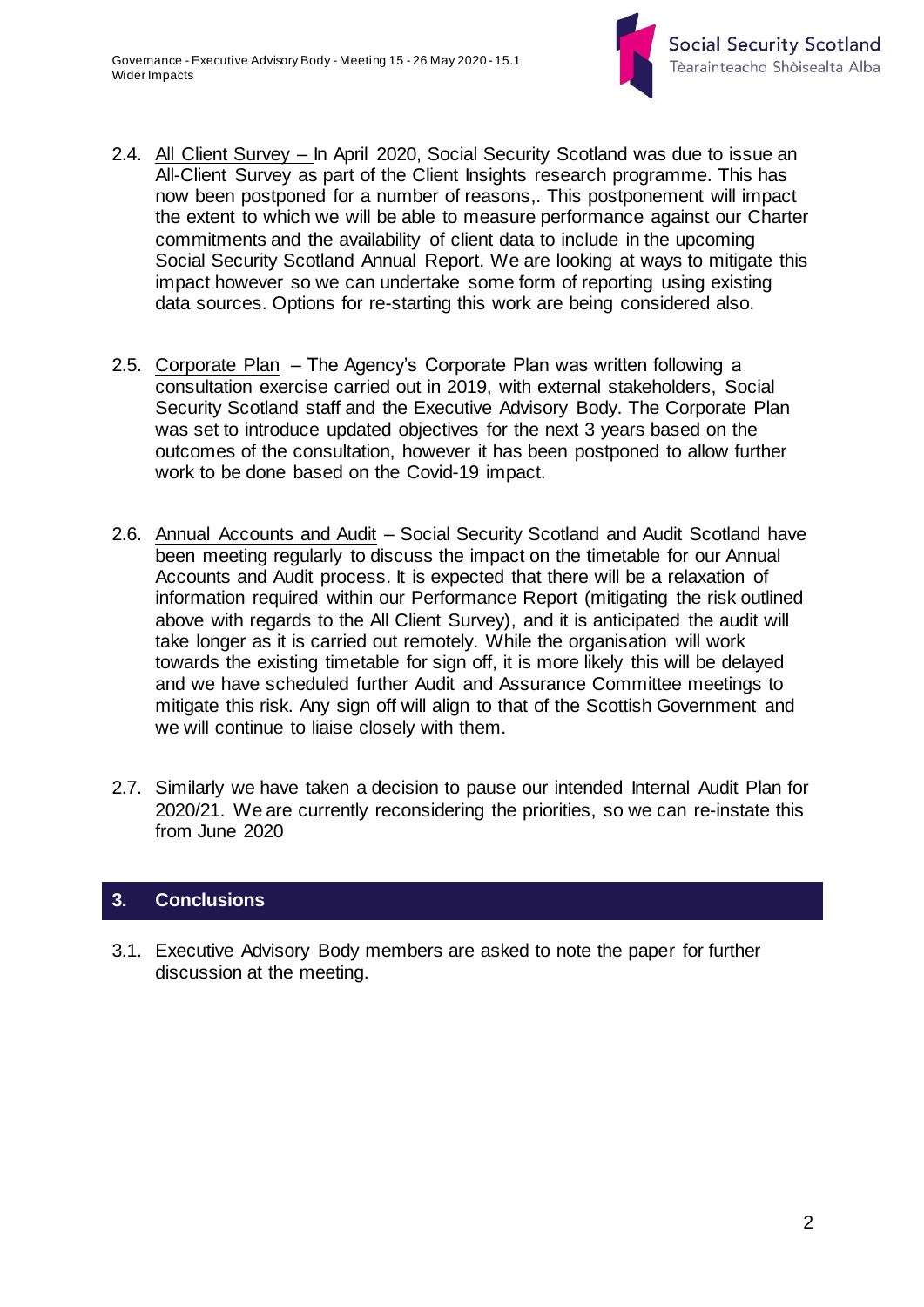

## **4. GOVERNANCE CHECKLIST**

| <b>Strategic Objective</b>                                                                                                   | <b>Contribution</b>                                                                                                                                            |
|------------------------------------------------------------------------------------------------------------------------------|----------------------------------------------------------------------------------------------------------------------------------------------------------------|
| Dignity, fairness and<br>respect                                                                                             | Covid-19 has had an impact across all of strategic<br>objectives some to a lesser extent than others. Social<br>Security Scotland has however responded to the |
| Delivering a service with                                                                                                    | incident well, and in making decisions have                                                                                                                    |
| dignity, fairness and respect                                                                                                | considered these objectives to ensure we can still                                                                                                             |
| at its core.                                                                                                                 | deliver a service to our clients, while safeguarding the                                                                                                       |
| <b>Equality and tackling</b><br>poverty                                                                                      | safety and well-being of our people.                                                                                                                           |
|                                                                                                                              | As noted above work is ongoing to update our                                                                                                                   |
| Promoting equality and                                                                                                       | strategic objectives, however this has been paused to                                                                                                          |
| tackling poverty.                                                                                                            | reflect on the wider impacts.                                                                                                                                  |
| <b>Efficiency and alignment</b>                                                                                              |                                                                                                                                                                |
| Ensuring efficiency and<br>aligning our activities with<br>wider public sector for the<br>benefit of the people we<br>serve. |                                                                                                                                                                |
| Economy, society and                                                                                                         |                                                                                                                                                                |
| environment                                                                                                                  |                                                                                                                                                                |
| Contributing to our economy,<br>society and protection of our<br>environment.                                                |                                                                                                                                                                |

| <b>Strategic</b><br>consideration | <b>Impact</b>                                                                                                                                                                                                                                                                                                                           |
|-----------------------------------|-----------------------------------------------------------------------------------------------------------------------------------------------------------------------------------------------------------------------------------------------------------------------------------------------------------------------------------------|
| Environment                       | N/A                                                                                                                                                                                                                                                                                                                                     |
| Governance                        | Social Security Scotland Governance Structure has<br>remained as is during the pandemic with the Executive<br>Team and Agency Leadership Team responsible for<br>decision making at appropriate levels. The Executive<br>Advisory Body have also continued to meet and be updated<br>as appropriate as action and decisions were taken. |
| Data                              | The Client Insights Team have contributed to the paper<br>specially on the impact to the All Client Survey.                                                                                                                                                                                                                             |
| Finance                           | Finance were consulted to identify wider impact and have<br>provided input on the Annual Accounts and Audit.                                                                                                                                                                                                                            |
| <b>Staff</b>                      | Corporate Services were consulted on identify wider impact<br>and have provided input on recruitment.                                                                                                                                                                                                                                   |
| <b>Equalities</b>                 | N/A                                                                                                                                                                                                                                                                                                                                     |